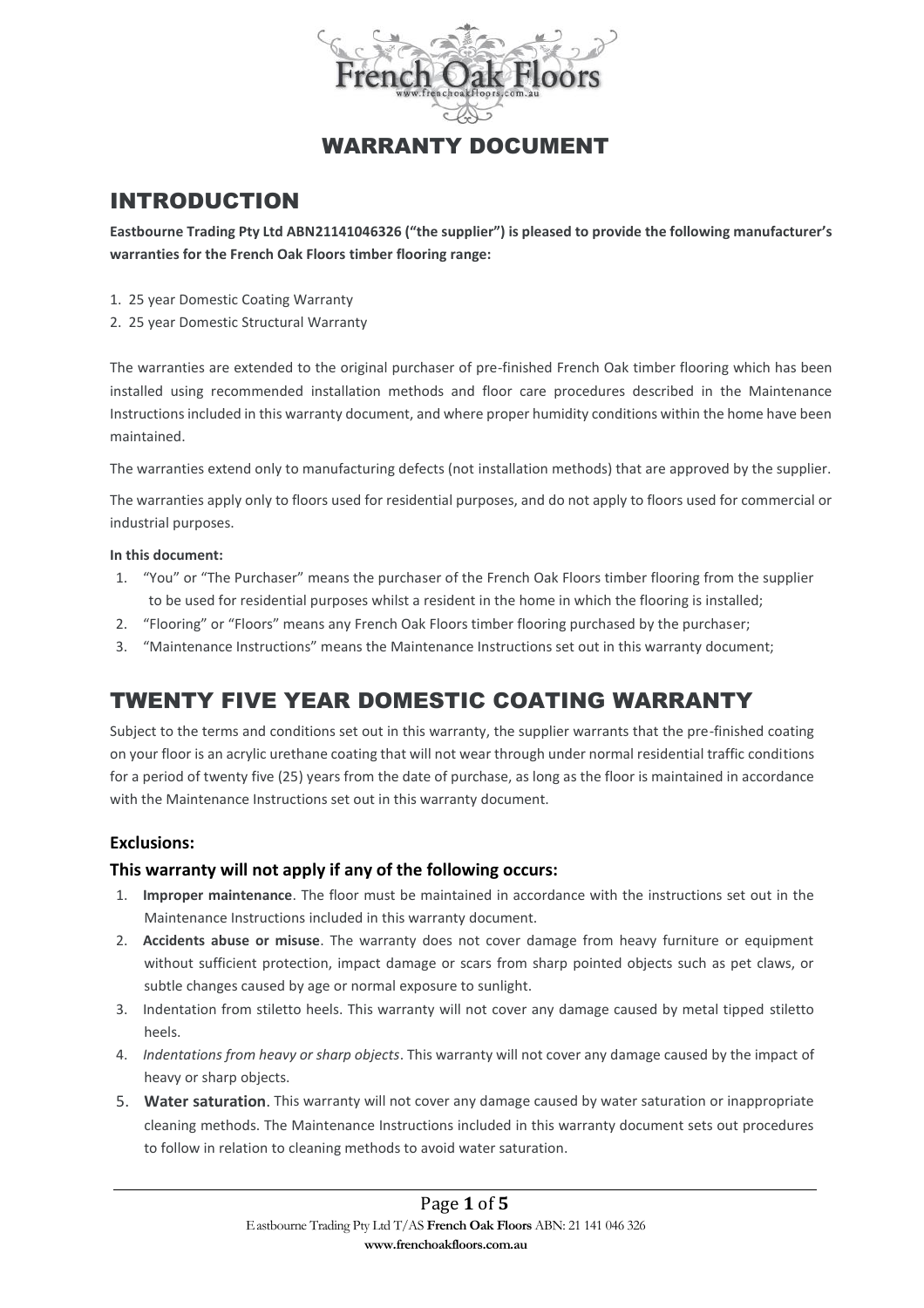

## TWENTY FIVE YEAR STRUCTURAL WARRANTY

Subject to the terms and conditions set out in this warranty, the supplier warrants that when French Oak Floors flooring is installed in accordance with standard procedures for tongue and groove floors, the boards will remain intact for twenty five (25) years.

### **Exclusions:**

### **This warranty will not apply if any of the following occurs:**

- 1. For best results, the temperature in the room/s should be between 18-24ºC and the recommended relative humidity should be in the range of 45-60%. Depending on climate conditions slight surface cracks may occur as the timber absorbs or releases moisture. This is a natural transformation of the timber during its life and is not considered a defect.
- 2. Extreme & environmental conditions. Exposure of the floor to extreme heat, dryness, and moisture or water saturation, including wet mopping, improper exterior drainage, broken plumbing, hydrostatic pressure, or other sources of water will void this warranty.
- 3. Alteration or repair. Alteration or repair of the floor that is not authorized by the supplier prior to being carried out will void this warranty.
- 4. Seasonal changes. Timber is a natural wood product and may experience slight dimensional changes immediately after installation and during normal environmental changes. These changes are not covered by this warranty.
- 5. Insect infestation. This warranty will not cover any damage to the floors caused by insect infestation after shipment from the supplier.
- 6. Water saturation. This warranty will not cover any damage caused by excessive water saturation or inappropriate cleaning methods. The Maintenance Instructions included in this warranty document sets out procedures to follow in relation to cleaning methods to avoid water saturation.
- 7. Structural defects caused by events outside the control of the supplier, including but not limited to defects caused by water from broken pipes, flooding or excess sub floor moisture due to rain are not covered under this warranty.
- 8. Sub-floor defects. Where the sub-floor is not level, floorboards can open up slightly from compression into "hollow" sections of the sub-floor and squeaking can occur. Flooring installed over a sub-floor that is not level will not be covered under this warranty.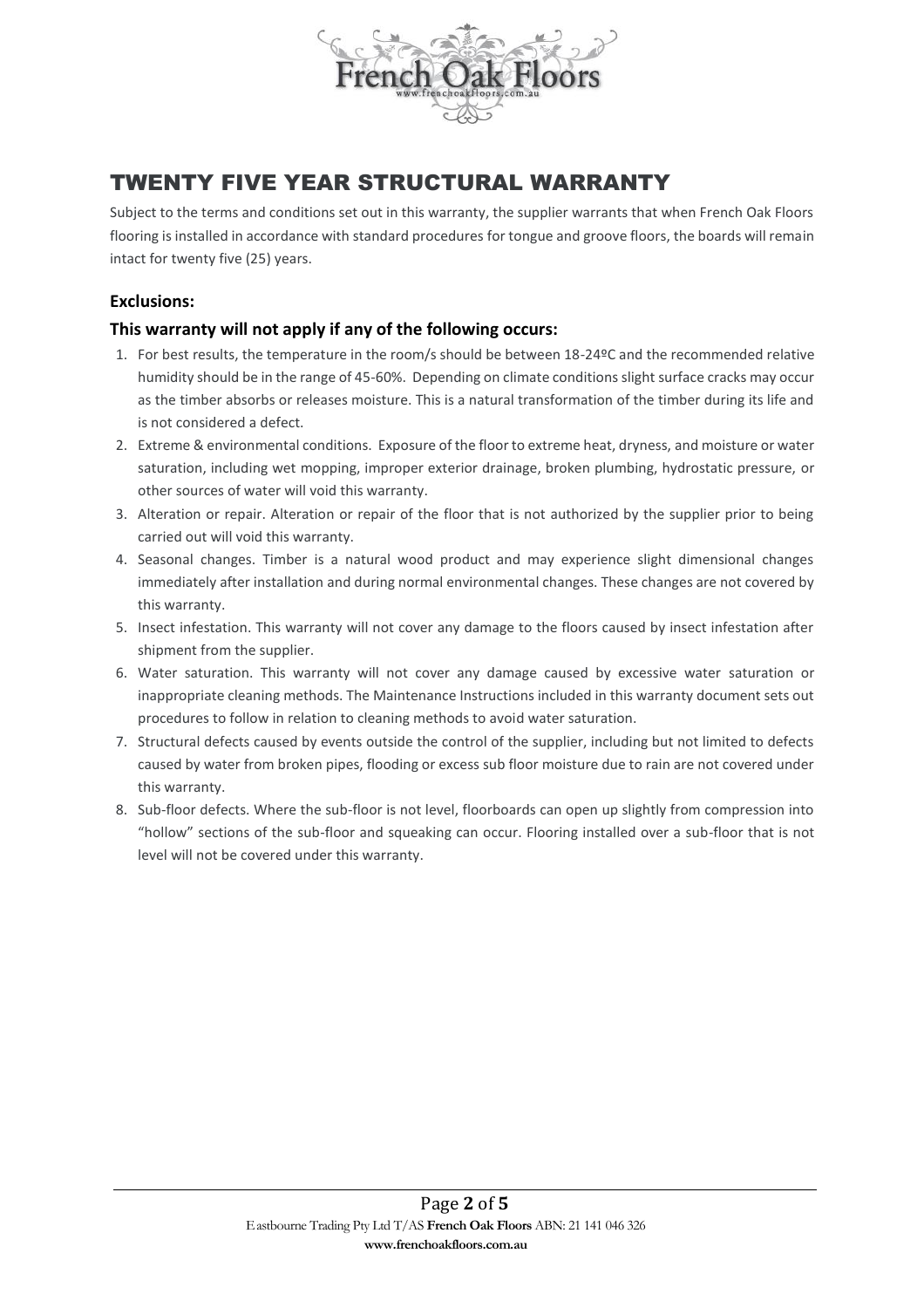

## THE FOLLOWING APPLIES TO BOTH WARRANTIES:

- 1. The supplier reserves the right to determine in its sole discretion, whether the flooring is defective or subject to any exclusion set out in the warranties. The warranties do not apply to any flooring designated or sold as second grade or downgrade items. Any flooring so designated will be sold "as is".
- 2. The warranties do not apply if damage to the floor is caused by any negligent or deliberate act or omission by the purchaser or other person or if the damage is caused by any event or circumstance beyond the reasonable control of the supplier (including, without limitation, floods, storms, earthquakes or fire).
- 3. The purchaser cannot make any claim under any of the warranties if at the time of purchase of the flooring the purchaser was aware of any fact, matter or circumstance that would or would be likely to result in a claim under the warranty.
- 4. The purchaser must use all reasonable endeavours to mitigate any loss or damage to the flooring.
- 5. The warranties are not transferable and are extended only to the original consumer purchaser of the flooring. All warranties expire upon the sale, transfer or change in ownership of the property in which the flooring was installed.
- 6. The supplier is not liable for any special, indirect, incidental or consequential losses or damages, including without limitation, any accommodation expenses incurred by the purchaser whilst any flooring is being repaired, re-coated or replaced.
- 7. The sole remedy under the warranties is, at the supplier's sole discretion, to repair, re-coat or replace any defective flooring with the same or similar flooring of equal value. The supplier shall have final say as to what is the appropriate remedy. Any repair, replacement, or re-coating of the flooring (or attempt to do so) prior to the supplier's inspection (if necessary) to determine the appropriate remedy under this Clause will void this warranty.
- 8. The supplier must be notified in writing of any claim under a warranty within the time period specified under the relevant warranty.
- 9. No person other than the supplier (including without limitation any retailer, installer, dealer, distributor, agent or employee) has authority to increase or extend the scope or alter the terms of any of the warranties. Any repair or replacement of the flooring shall not in any event extend the period of coverage of any of the warranties.
- 10. To the maximum extent permitted by law, all warranties other than the warranties set out in this warranty in relation to the supply of the flooring to the purchaser are expressly excluded from any agreement between the purchaser and the supplier.
- 11. The warranties represent the entire agreement between the supplier and the purchaser in respect of their subject matter. The warranties will not be extended, varied or amended except in writing signed by the supplier.
- 12. Installation over heated slabs should be followed as per ATFA installation guidelines.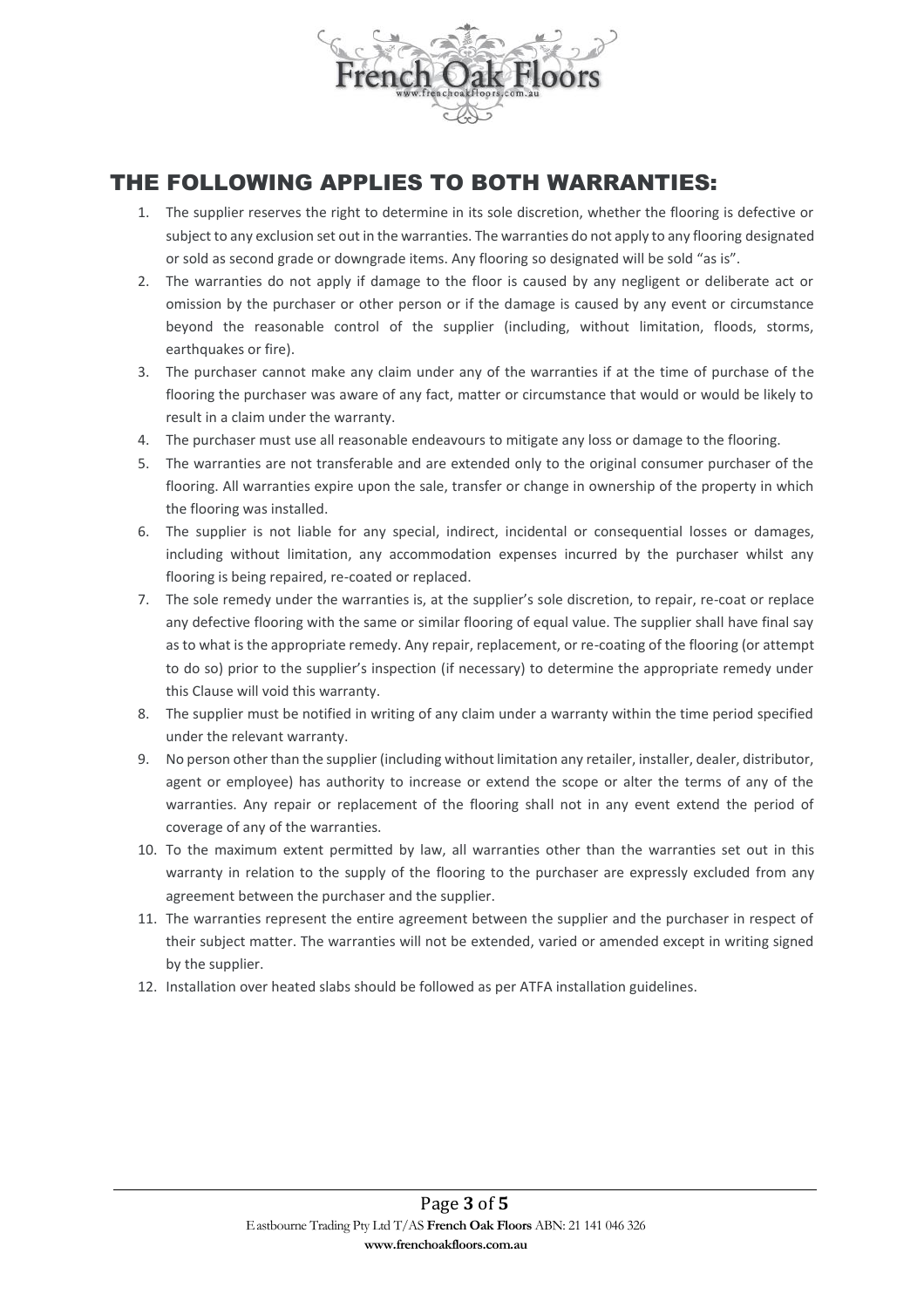

## MAINTENANCE INSTRUCTIONS

The following simple maintenance steps for cleaning and protecting your French Oak Floors will ensure that your floor is protected and kept looking new. Your new floor will add warmth and character to your home whilst offering superior wear and stain resistance, and easy no-wax care.

#### **Cleaning the floor:**

- 1. For daily cleaning, vacuum or sweep the floor, or wipe with a damp mop or cloth. Mopping or sweeping the floor will minimize wear from abrasive grit and dirt.
- 2. Wipe up spillages as soon as possible with a damp mop or wiping cloth which has been well wrung out to remove all excess water.
- 3. Floors are best cleaned with one (1) part methylated spirits to ten (10) parts water, pre-mixed in a spray bottle, sprayed over the floor a section at a time and mopped dry with an anti-static or similar mop.
- 4. We use and recommend WOCA cleaning products. See below for pricing. We have this product available for purchase at our showroom.
- 5. Do not wax, polish or use abrasive cleaners or scouring powder to clean your floor.

#### **Protecting the floor:**

- 1. Use quality area rugs and doormats by outdoor entrance areas to prevent dirt, sand, grit and other substances such as oil, asphalt or driveway sealer from being tracked onto your floor.
- 2. Use floor protectors and wide-bearing leg bases/rollers to minimize indentations from heavy objects. As a general rule, the heavier the item, the wider the floor protector should be for maximum protection.
- 3. Felt or rubber protectors should be used under chair and table legs.
- 4. Avoid walking on the timber floor with metal tipped stiletto-heeled shoes.
- 5. Avoid gouges or cuts into your floor from sharp objects. Small objects dropped from a height have immense impact pressure and steps should be taken to protect the floor from such impacts.
- 6. Never try to slide or roll heavy objects across the floor without precautions.
- 7. Rolling loads from castors under furniture and trolleys may damage the surface. The smaller the castor the greater the likelihood of damage occurring.
- 8. Keep pets' nails trimmed.
- 9. Rearrange rugs and furniture periodically so the floor ages evenly. UV sunlight will soften the tone of different species of hardwood to varying degrees.
- 10. Use a humidifier to maintain humidity levels between 45-60%.